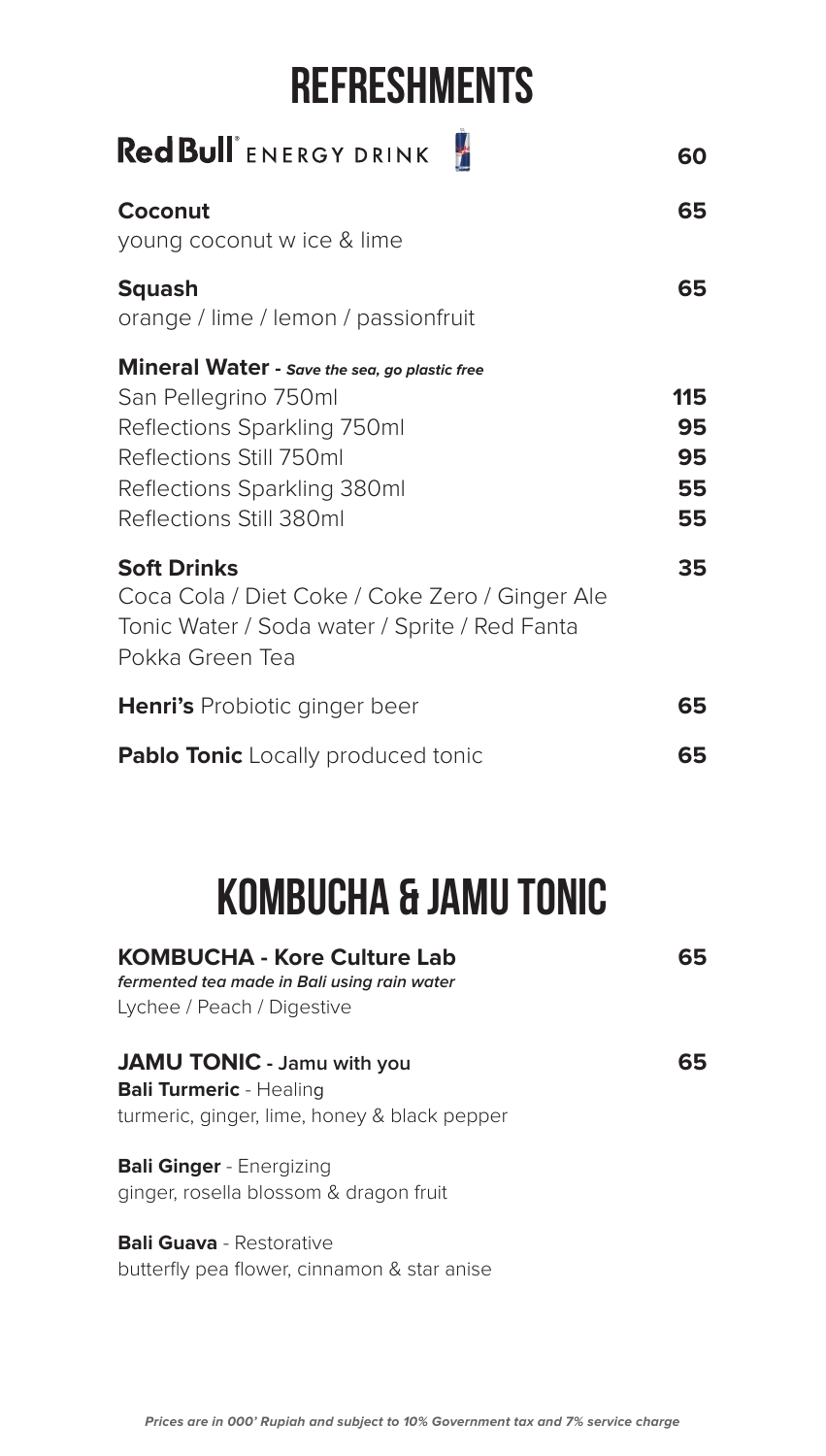## **COFFEE**

| 45 |
|----|
| 50 |
| 55 |
| 55 |
| 55 |
|    |
| 60 |
|    |
|    |
|    |
| 60 |
|    |
| 50 |
|    |
|    |
| 60 |
|    |
| 65 |
|    |
|    |

## **TEA**

| <b>Pot Tea - Brew Me</b><br>chamomile / royal earl grey / oriental green tea<br>minty breeze                               | 55 |
|----------------------------------------------------------------------------------------------------------------------------|----|
| <b>Pot Tea - Ronnefeldt</b><br>English breakfast / earl grey / chamomile<br>jasmine / red berries / peppermint / green tea | 45 |
| <b>Homemade Iced Tea</b><br>lemon / lychee / rosella                                                                       | 45 |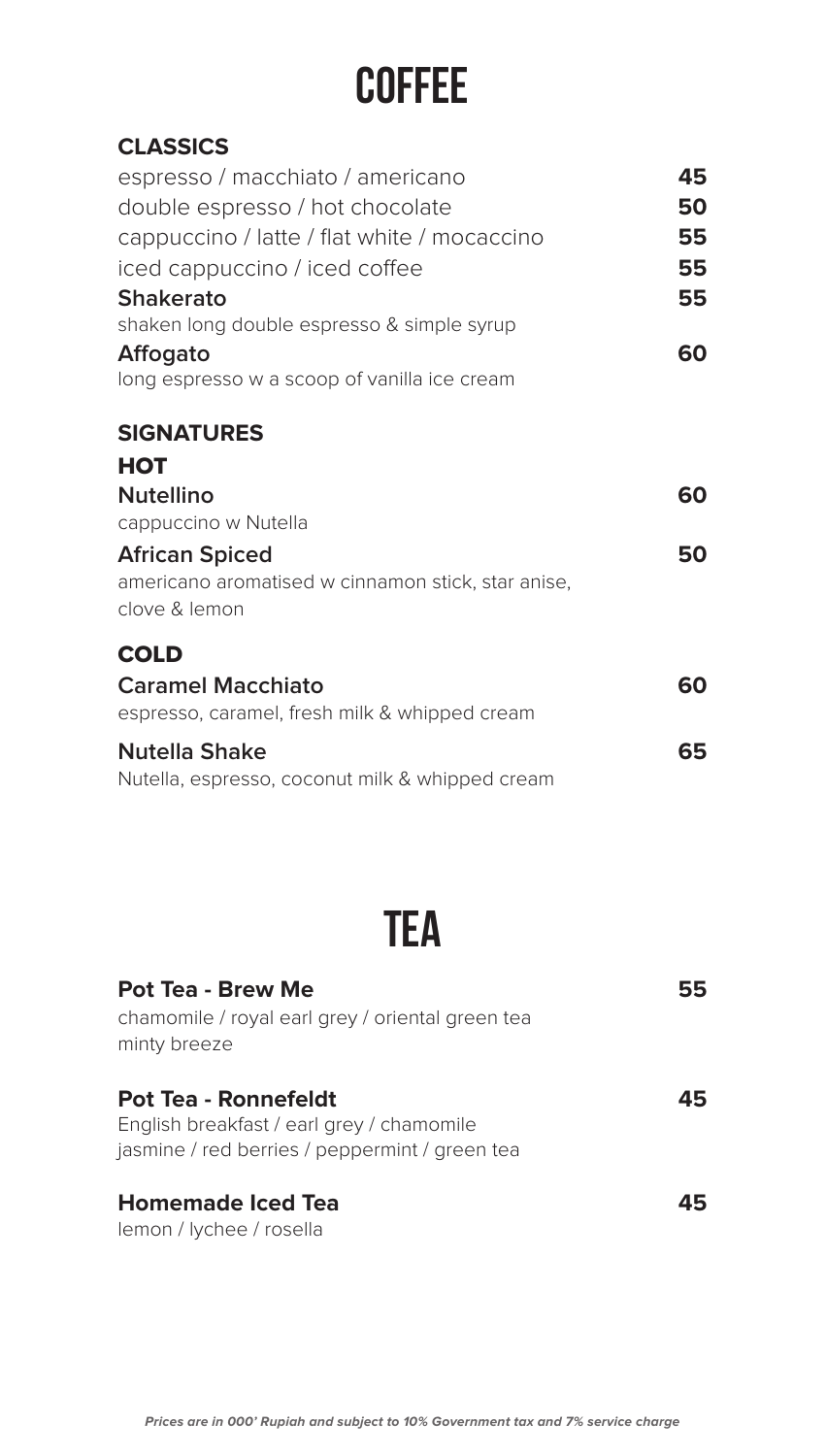## **HEALTHY JUICE | 65**

fresh fruit & no added sugar

#### **ABC**

apple, beetroot & carrot

#### **Green**

pineapple, apple, cucumber, spinach & kale

#### **Radiance**

sunkist orange, pineapple & carrot

#### **Booster**

apple, pineapple, ginger & lime

**Tropical** papaya, sunkist orange & kiwi fruit

#### **Weight Loss**

apple, celery, orange, spinach, lemon & ginger

#### **Spiced Watermelon**

watermelon, apple, mint leaf & ginger

#### **Single Fruit Juice**

orange / pineapple / watermelon / papaya

#### **Healthy Shooters - served as 4 shots**

shots of ginger & apple, turmeric, spinach & coconut water

## **65 | SMOOTHIES**

**Mango Passion Mint** mango, passionfruit, mint, milk & raw honey

#### **Breeze Fresh**

strawberry, mango juice, orange juice, fresh lychee & raw honey

#### **Sweet Dragon**

banana, pineapple, dragon fruit, peach & orange juice

#### **Bana-Nut**

banana, peanut butter, almond milk, yoghurt & cinnamon

#### **Protein Shake** soy milk, protein powder & banana

### chocolate / strawberry / vanilla **60 | MILKSHAKES**

Prices are in 000' Rupiah and subject to 10% Government tax and 7% service charge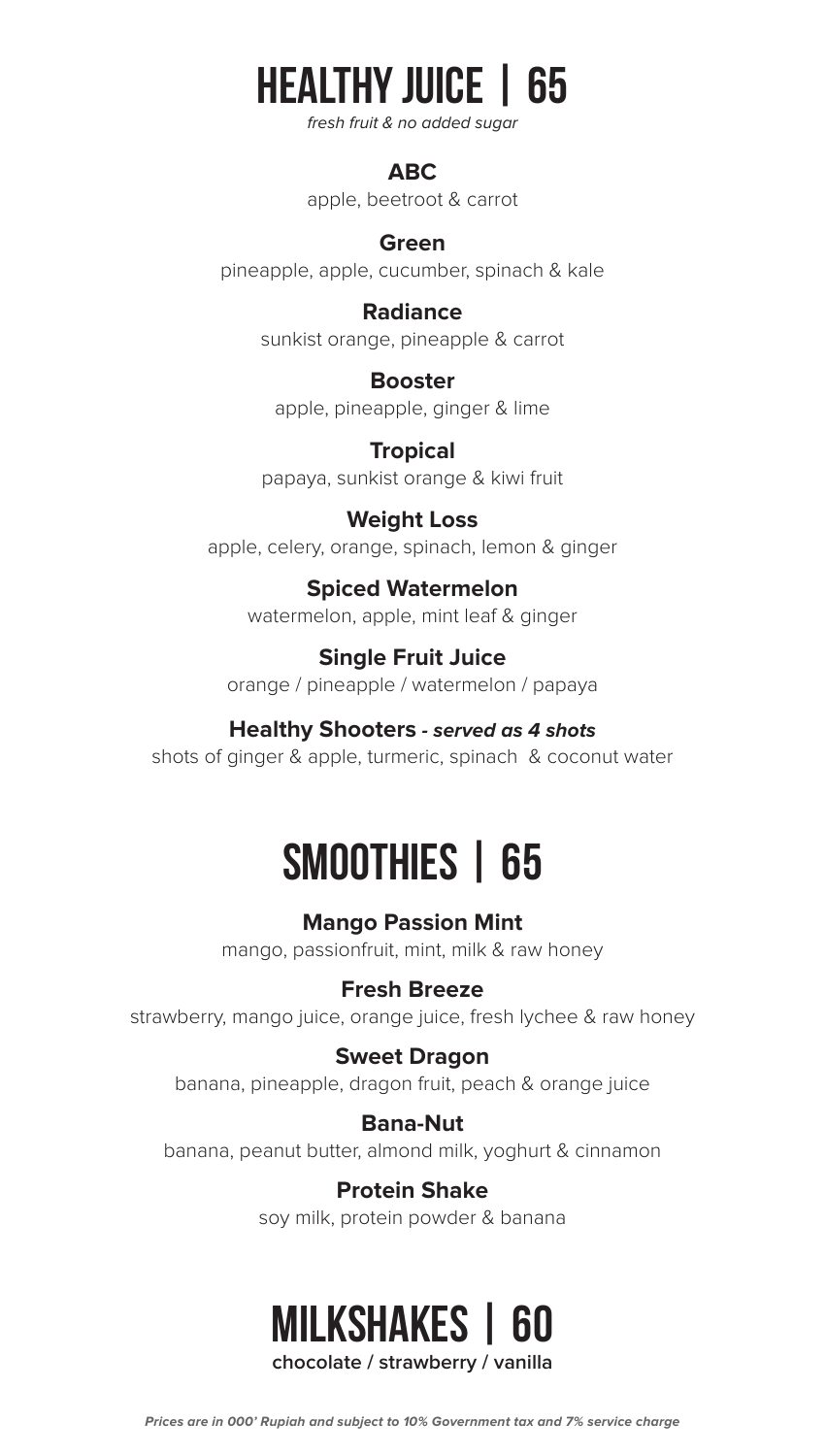# **65 | MOCKTAILS**

#### **Passion Delight**

pineapple juice, passionfruit & apple juice

#### **Up & Down**

pineapple juice, lime juice, galangal honey, basil & soda water

#### **Tropical Coco**

coconut water, homemade ginger & lemongrass syrup, orange juice & kaffir lime

#### **Cucumber Collins**

fresh lime juice, cucumber, mint leaves & tonic water

**Summer Breeze** cranberry juice, passionfruit & ginger ale

#### **Frozen Strawberry Hill**

strawberry, mint & fresh lime juice

### **Pink Squash**

fresh lime juice, rose syrup & lemon

## **RED BULL FUSIONS**

### **200 Fed Bull Vodka 200 Fed Bull Vodka 125 Aperol Wingman** Aperol, gin, lime, orange, mint & Red Bull Energy Drink

#### **125 Bulls Eye**

vodka, gin, rum, cucumber, calamansi juice & Red Bull Energy Drink

## **SANGRIA TO SHARE | 725 L1.5 155 GLASS**

**Red**

imported red wine, brandy, orange liqueur, macerated apple, orange, lemon, pineapple, lemonade & cinnamon stick

#### **White**

imported white wine, bourbon whiskey, tropical liqueurs, pineapple, rosemary, lemon, lemongrass syrup, apple, lemonade & cinnamon stick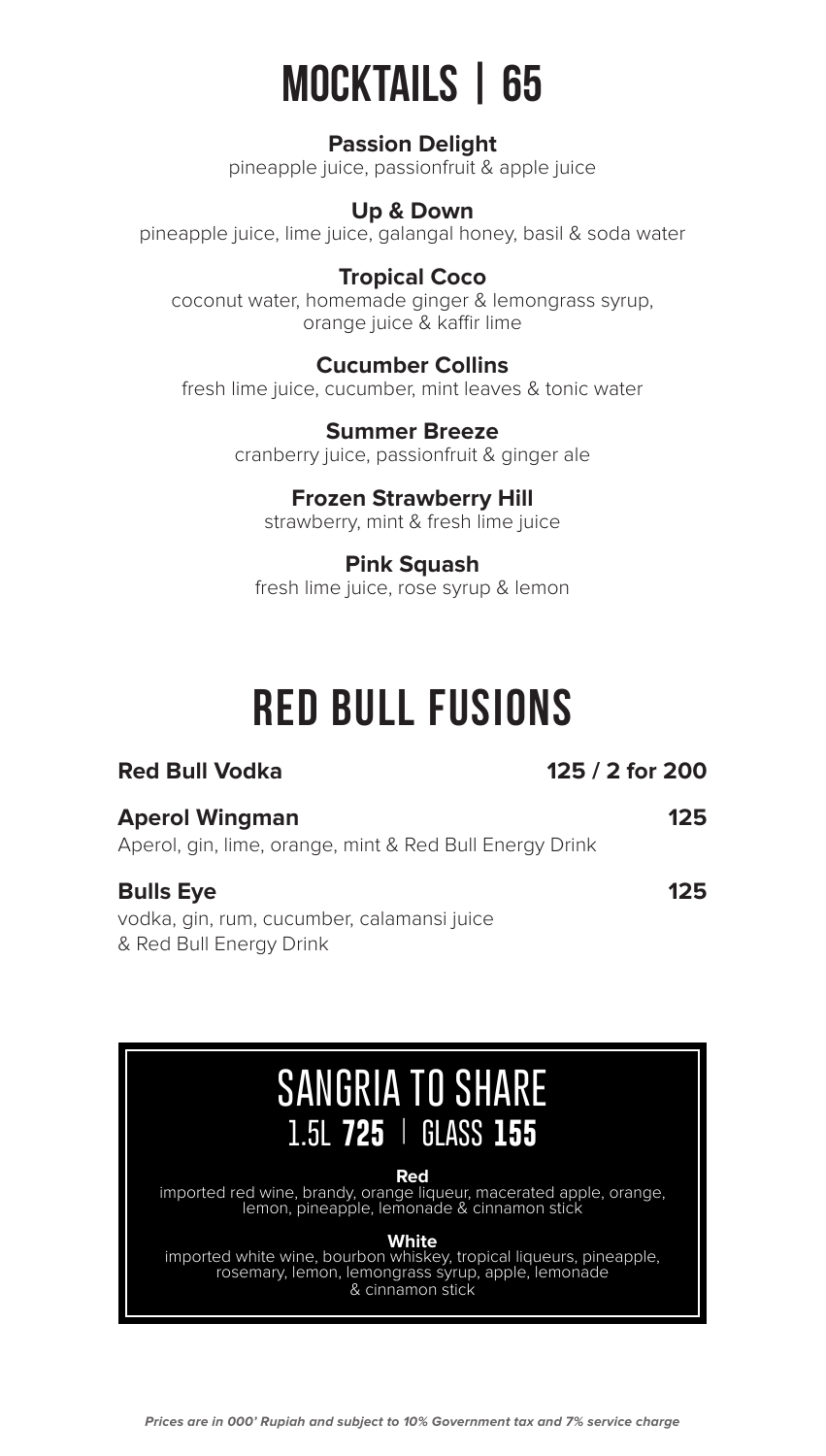# **SIGNATURE COCKTAILS | 155**

#### **Gin & Roses**

East Indies gin, lychee liqueur, lime & rose soda

#### **Asian Pirate**

Bacardi rum, tamarind, orange, calamansi juice, lemongrass & egg white

#### **Kecak**

East Indies gin, lemongrass, rosemary, basil, orange juice galangal&

#### **Coconut & Mango Daiquiri**

Bacardi rum, coconut liqueur, mango puree, coconut cream & lime

#### **White Flat**

Bacardi rum, coffee liqueur, coconut milk and almond foam

#### **Spiced Passion Margarita**

Jose Cuervo tequila, triple sec, birds eye chili syrup & spiced salt rim

#### **Bourbon Jasmine Tea**

Wild Turkey 81 bourbon, triple sec, infused jasmine tea & honey

#### **Bali Thyme**

SKYY vodka, thyme, orange, lemon & fresh coconut water

# **CLASSIC COCKTAILS | 155**

#### **Margarita**

classic / frozen<sup>\*</sup> / on the rocks Jose Cuervo tequila, triple sec & lime juice

**Moscow Mule** SKYY vodka, lime juice & homemade ginger beer

#### **Whiskey Sour**

Wild Turkey 81 bourbon, lime juice, egg white & angostura bitters

**Negroni** East Indies gin, Campari, sweet vermouth & orange peel

> **Espresso Martini** SKYY vodka, coffee liqueur & espresso

**Mojito** Bacardi rum, lime, soda water & fresh mint

**Bramble** East Indies gin, cassis, lime juice & berries

### **Dark & Stormy**

Bacardi rum, lime juice & homemade ginger beer

#### **Aperol Spritz**

Aperol, sparkling wine, soda water & orange

#### **Bloody Mary**

SKYY vodka, tomato juice, lime, worcestershire sauce, tabasco & celery salt rim

Prices are in 000' Rupiah and subject to 10% Government tax and 7% service charge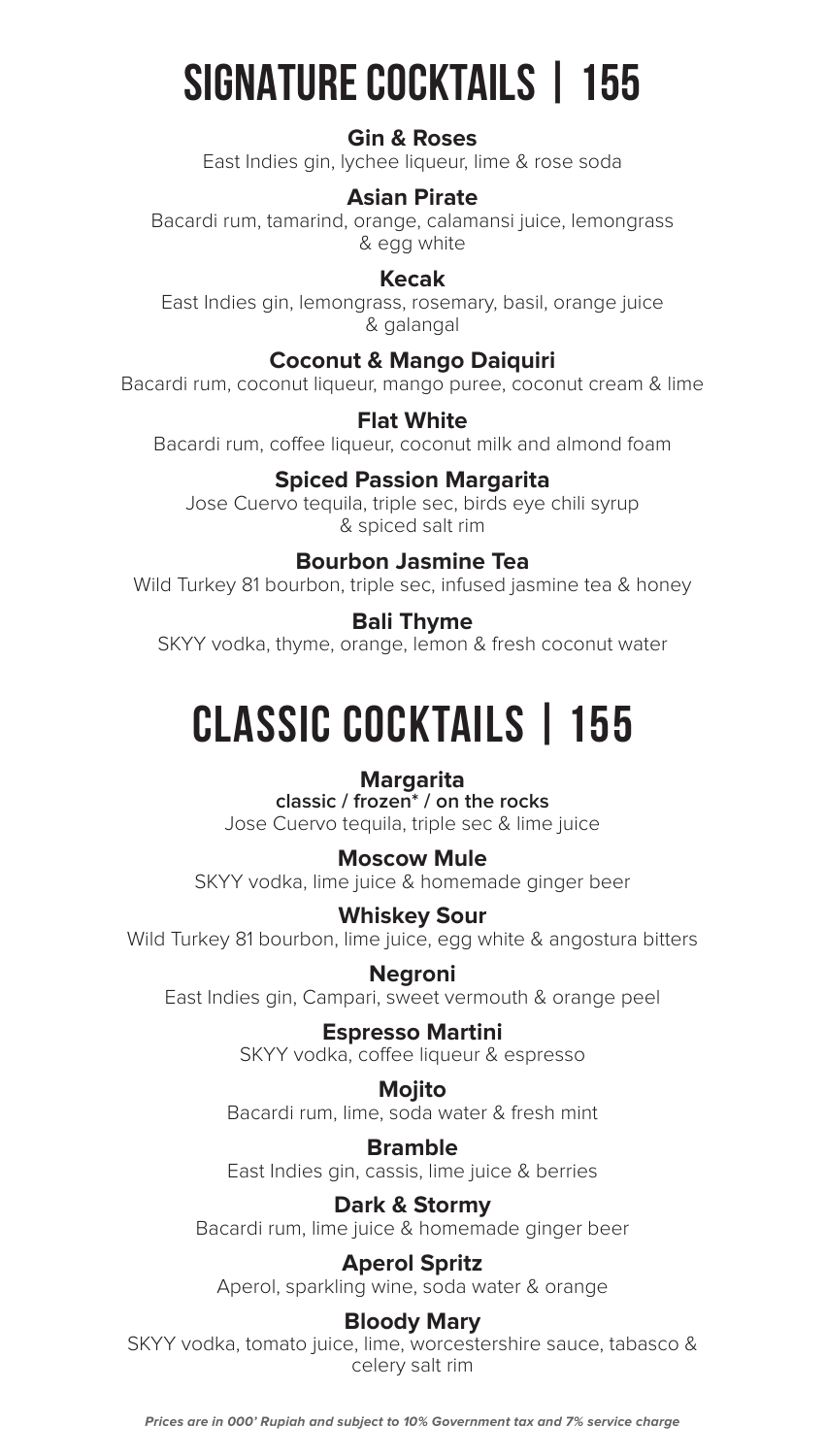## **BEER**

| <b>PILSNER</b>                |     |
|-------------------------------|-----|
| <b>Bintang</b>                | 55  |
| <b>Bintang Radler Lemon</b>   | 55  |
| <b>San Miguel Pale Pilsen</b> | 75  |
| Corona                        | 115 |
| <b>LIGHT</b>                  |     |
| <b>Bintang Crystal</b>        | 65  |
| <b>San Miguel Light</b>       | 75  |
| <b>LAGER</b>                  |     |
| Heineken                      | 75  |
| <b>STOUT</b>                  |     |
| <b>Guinness Smooth</b>        | 65  |
|                               |     |

# **DRAUGHT BEER 330ML**

| <b>LAGER</b>          |    |
|-----------------------|----|
| Heineken              | 85 |
| <b>Kura Kura</b>      | 95 |
| <b>ALE</b>            |    |
| <b>Kura Kura</b>      | 95 |
| <b>PILSNER</b>        |    |
| <b>Island Brewing</b> | 75 |
| <b>HAZY</b>           |    |
| <b>Island Brewing</b> | 75 |

## *CIDER & PRE-MIX*

#### **CIDER 90** Somersby Apple<br>Albens Apple / Mango **Albens Apple / Mango**

#### PRE-MIX

**65 ICE Smirnoff** Ice **Lemon / Green Apple / Raspberry**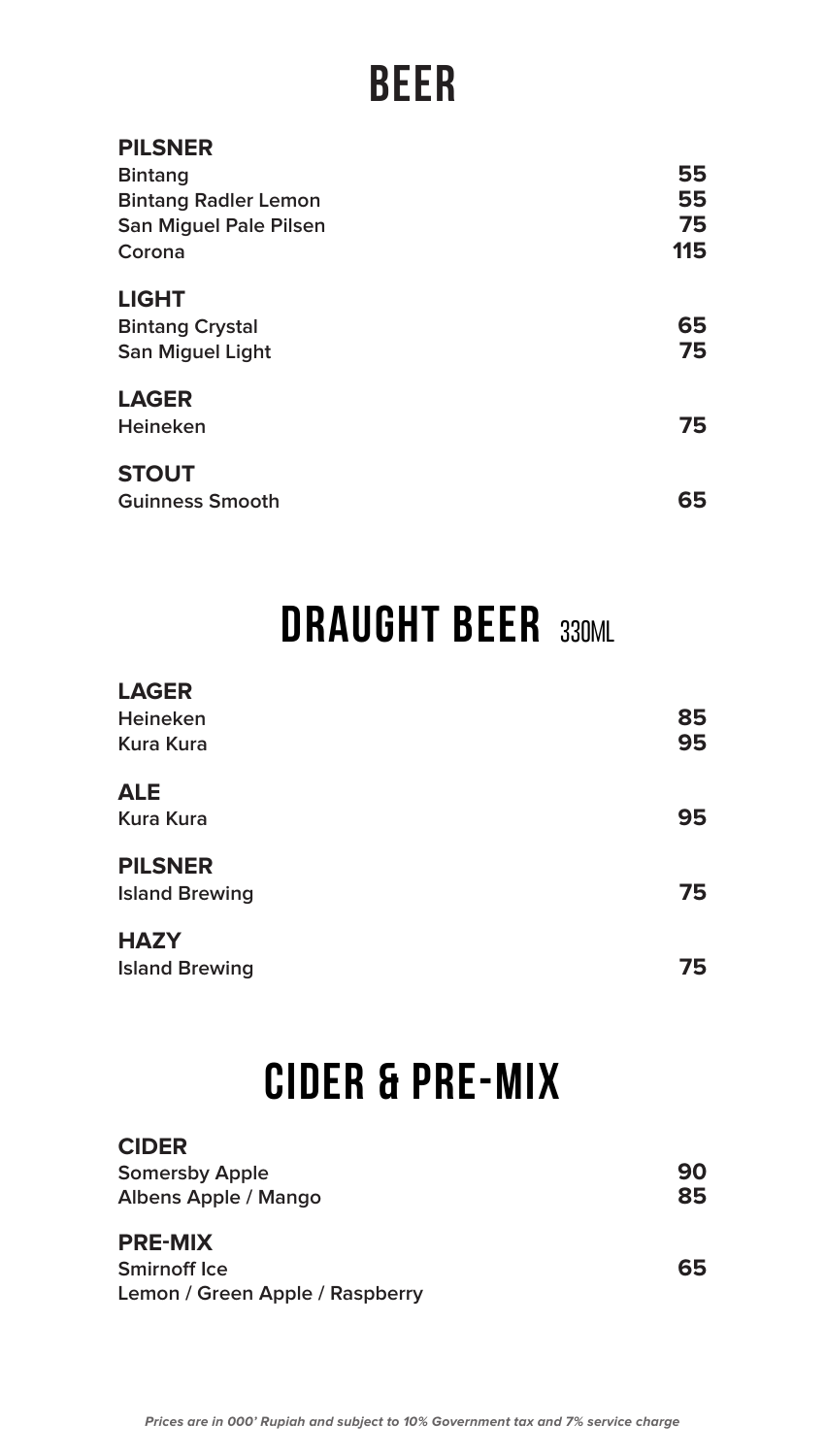# **SPIRITS**

| <b>VODKA</b><br><b>Belvedere Magnum</b><br>Beluga Gold line<br><b>Belvedere</b><br><b>Grey Goose</b><br>Ciroc<br><b>Ketel One</b><br><b>SKYY</b><br>Absolut<br>Finlandia                                                                                                                                                              | <b>Glass</b><br>165<br>155<br>155<br>135<br>125<br>120<br>120                      | <b>Bottle</b><br>5,950<br>4,950<br>2,650<br>2,550<br>2,550<br>2,250<br>1,995<br>1,895<br>1.795                                              |
|---------------------------------------------------------------------------------------------------------------------------------------------------------------------------------------------------------------------------------------------------------------------------------------------------------------------------------------|------------------------------------------------------------------------------------|---------------------------------------------------------------------------------------------------------------------------------------------|
| <b>GIN</b><br>Tangueray 10<br><b>Gin Mare</b><br>Roku<br>The Botanist<br>Hendrick's<br><b>Four Pillars Bloody Shiraz</b><br><b>Four Pillars Rare Dry</b><br>Monkey 47 (500ml)<br>East Indies Archipelago Dry Gin<br><b>Bombay Sapphire</b>                                                                                            | <b>Glass</b><br>175<br>170<br>170<br>170<br>165<br>165<br>155<br>195<br>125<br>125 | <b>Bottle</b><br>2.950<br>2.850<br>2.850<br>2.750<br>2.650<br>2.650<br>2.550<br>2.350<br>1.850<br>1.825                                     |
| <b>RUM</b><br><b>Diplomatico Ambassador Selection</b><br>Ron Zacapa XO<br>Ron Zacapa 23<br><b>Kraken Black Spiced</b><br>Diplomatico Mantuano<br>Bacardi Carta Blanca<br><b>Bacardi Spiced</b>                                                                                                                                        | <b>Glass</b><br>215<br>145<br>135<br>125<br>125                                    | <b>Bottle</b><br>7.950<br>5.250<br>3.650<br>2.450<br>2.150<br>1.995<br>1.995                                                                |
| <b>TEQUILA &amp; MEZCAL</b><br>Don Juilo 1942<br><b>Tears of Llorona</b><br>Clase Azul Reposado<br>Jose Cuervo de La Familia<br>Patron Anejo<br><b>Patron Silver</b><br>Don Julio Blanco<br>Codigo Reposado<br>Codigo Rosa<br>Don Ramon Mezcal Salmiana<br>1800 Reposado<br>1800 Silver<br>Codigo Blanco<br><b>Jose Cuervo Silver</b> | <b>Glass</b><br>195<br>185<br>175<br>175<br>170<br>165<br>155<br>155<br>135<br>125 | <b>Bottle</b><br>9,995<br>8,995<br>8,750<br>6,750<br>3,625<br>3,250<br>2,950<br>2,825<br>2,775<br>2,750<br>2,550<br>2,450<br>2,275<br>1,875 |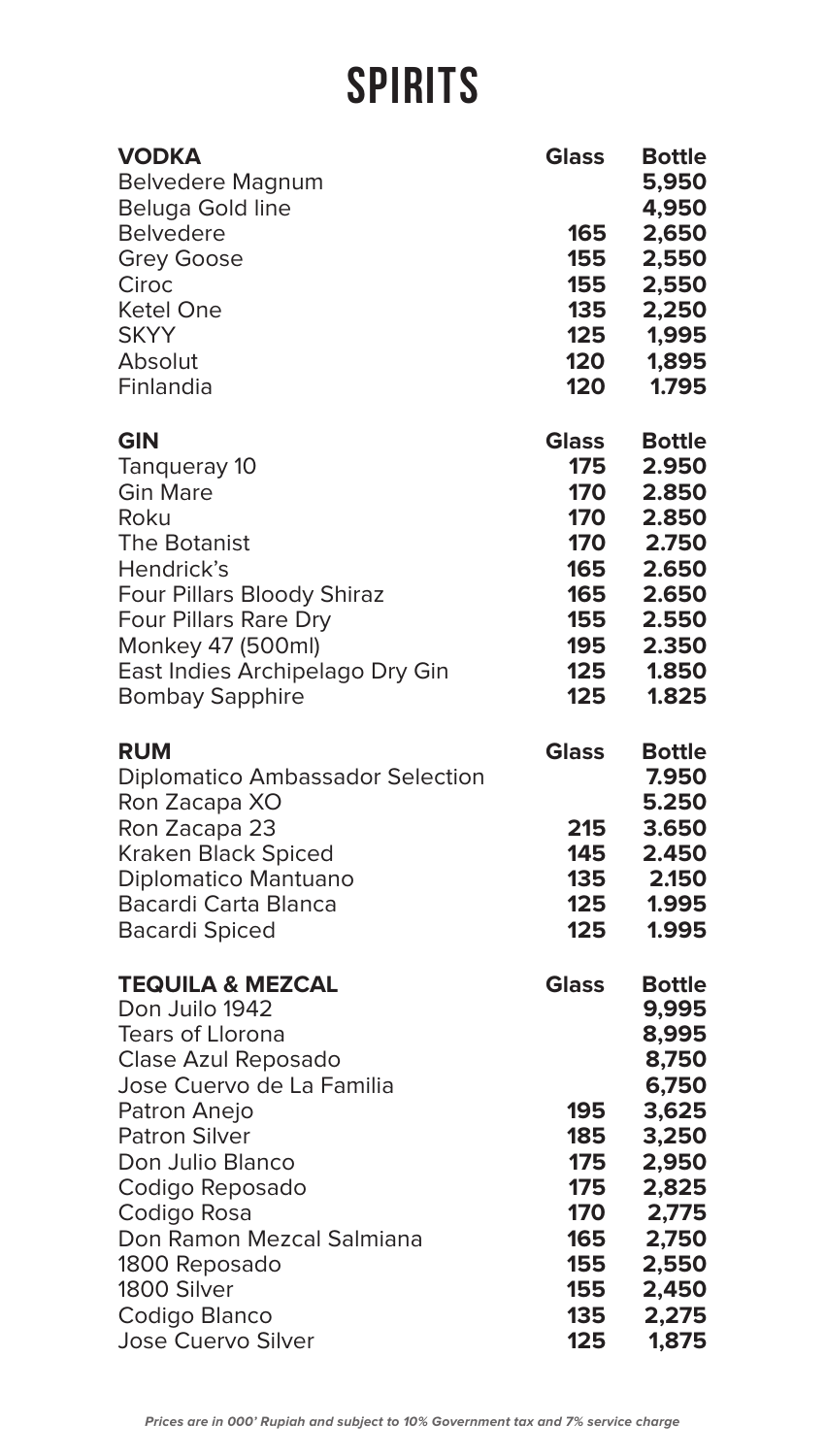| <b>WHISKEY</b><br>The Macallan 18<br>The Macallan Classic Cut<br>Hibiki Japanese Harmony<br>The Macallan 12<br>Chivas Regal 18<br>Talisker 10<br>Glenmorangie the Lasanta 12<br>Chivas Regal 12<br>Johnnie Walker Black 12<br><b>Wild Turkey 81</b><br><b>Jack Daniel's</b><br>Jameson | <b>Glass</b><br><b>315</b><br><b>315</b><br>195<br>155<br>145<br>135<br>135<br><b>130</b><br>120 | <b>Bottle</b><br>11,950<br>7,150<br>6,250<br>4,550<br>4,350<br>3,550<br>3,150<br>2,550<br>2,350<br>2,150<br>1,950<br>1,875 |
|----------------------------------------------------------------------------------------------------------------------------------------------------------------------------------------------------------------------------------------------------------------------------------------|--------------------------------------------------------------------------------------------------|----------------------------------------------------------------------------------------------------------------------------|
| <b>COGNAC</b><br>Hennessy XO<br>Martell XO<br>Remy Martin XO<br><b>Martell VSOP</b><br><b>Remy Martin VSOP</b><br><b>Hennessy VSOP</b>                                                                                                                                                 | <b>Glass</b><br>325<br>295<br>275                                                                | <b>Bottle</b><br>9.950<br>8.950<br>7.950<br>5.250<br>4.250<br>3.650                                                        |
| <b>LIQUEUR</b>                                                                                                                                                                                                                                                                         | <b>Glass</b>                                                                                     | <b>Bottle</b>                                                                                                              |
| Frangelico                                                                                                                                                                                                                                                                             | 145                                                                                              | 2.575                                                                                                                      |
| Jägermeister                                                                                                                                                                                                                                                                           | 135                                                                                              | 2.150                                                                                                                      |
| Amaretto                                                                                                                                                                                                                                                                               | 135                                                                                              | 2.150                                                                                                                      |
| Amaro Montenegro                                                                                                                                                                                                                                                                       | 130                                                                                              | 1.950                                                                                                                      |
| Limoncello Botega                                                                                                                                                                                                                                                                      | 125                                                                                              | 1.850                                                                                                                      |
| <b>Nusantara Cold Brew</b>                                                                                                                                                                                                                                                             | 115                                                                                              | 1.750                                                                                                                      |
| <b>Baileys</b>                                                                                                                                                                                                                                                                         | <b>115</b>                                                                                       | 1.625                                                                                                                      |
| Kahlua                                                                                                                                                                                                                                                                                 | <b>115</b>                                                                                       | 1.625                                                                                                                      |
| Sambuca                                                                                                                                                                                                                                                                                | <b>115</b>                                                                                       | 1.625                                                                                                                      |
| Amarula                                                                                                                                                                                                                                                                                | 115                                                                                              | 1.450                                                                                                                      |
| <b>SAKE</b>                                                                                                                                                                                                                                                                            | Carafe <sup>160ml</sup>                                                                          | <b>Bottle</b>                                                                                                              |
| lichiko                                                                                                                                                                                                                                                                                | 350                                                                                              | 1,750 700ml                                                                                                                |
| Umenoyado                                                                                                                                                                                                                                                                              | 375                                                                                              | 1,450 720ml                                                                                                                |
| Choya                                                                                                                                                                                                                                                                                  | 250                                                                                              | 1,350 650ml                                                                                                                |
| Ichinokura                                                                                                                                                                                                                                                                             | 250                                                                                              | 1,150 720ml                                                                                                                |

**Glass - standard pour is 40ml** straight / rocks / soda / juice or Red Bull Energy Drink

 **Bottle**

choice of 6 cans of soda / 1 L of juice 3 bottles Aqua Reflections or 3 cans of Red Bull Energy Drink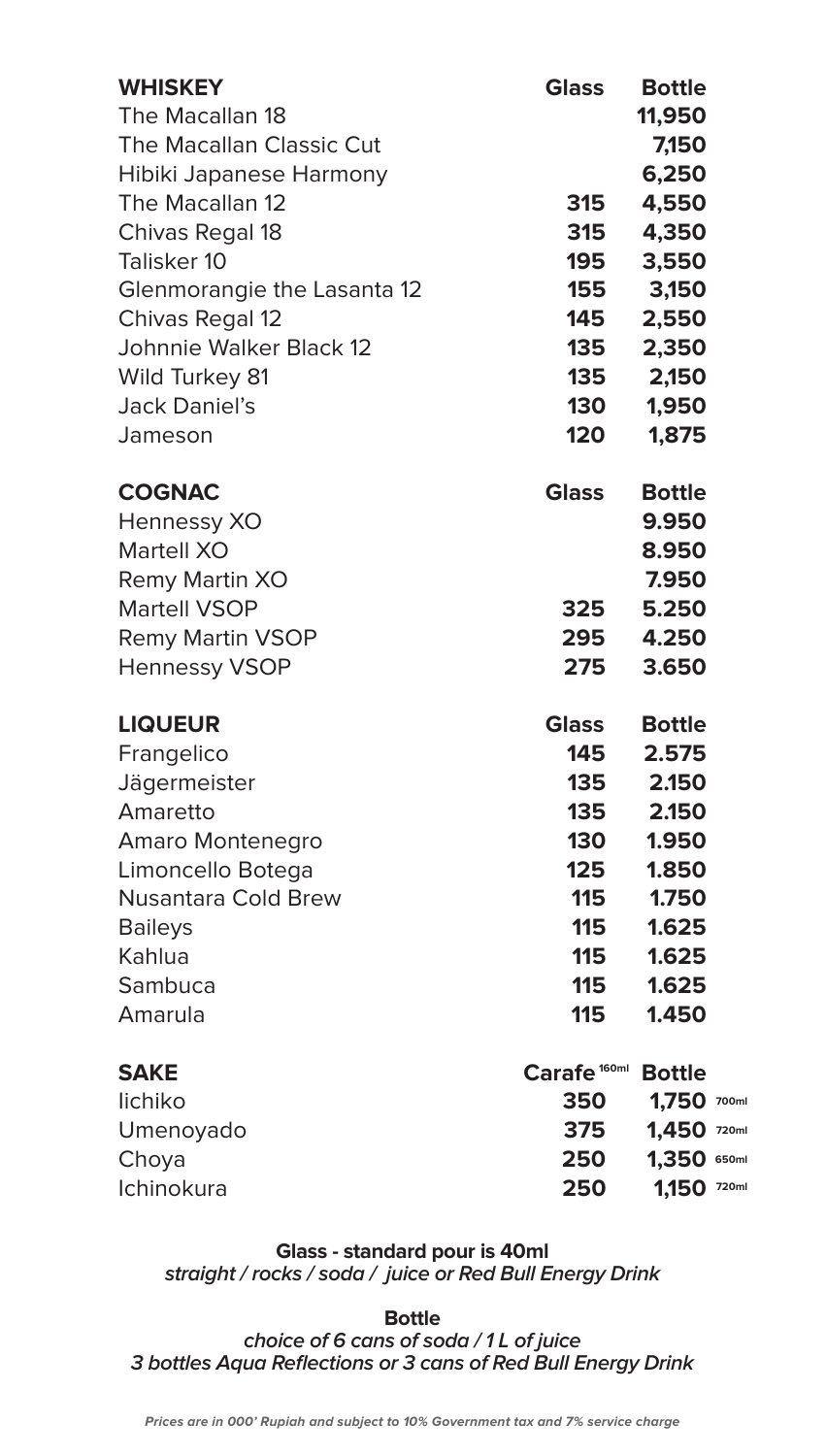# **WINE BY THE GLASS**

| <b>SPARKLING</b><br>La Gioiosa Prosecco<br>Treviso, Veneto, Italy               | 155 |
|---------------------------------------------------------------------------------|-----|
| <b>Charles de Fère</b><br>Cuvée Jean Louis, Blanc de Blancs Brut, France        | 145 |
| <b>ROSÉ</b><br><b>Maison AIX Rosé</b><br>Provence, France                       | 165 |
| <b>Paul Jaboulet Aine Parellele 45</b><br>Cotes Du Rhone, France                | 155 |
| <b>WHITE</b><br><b>Temata Estate Sauvignon Blanc</b><br>Hawkes Bay, New Zealand | 165 |
| <b>Danzante Pinot Grigio</b><br>Tenuta di Toscana, Italy                        | 155 |
| <b>Two Islands Reserve Chardonnay</b><br>South Australia, Bali Indonesia        | 145 |
| <b>RED</b><br>Planeta La Segreta Rosso<br>Sicily, Italy                         | 165 |
| Rivera Negroamaro<br>Puglia, Italy                                              | 155 |
| <b>Two Islands Reserve Shiraz</b><br>South Australia, Bali Indonesia            | 145 |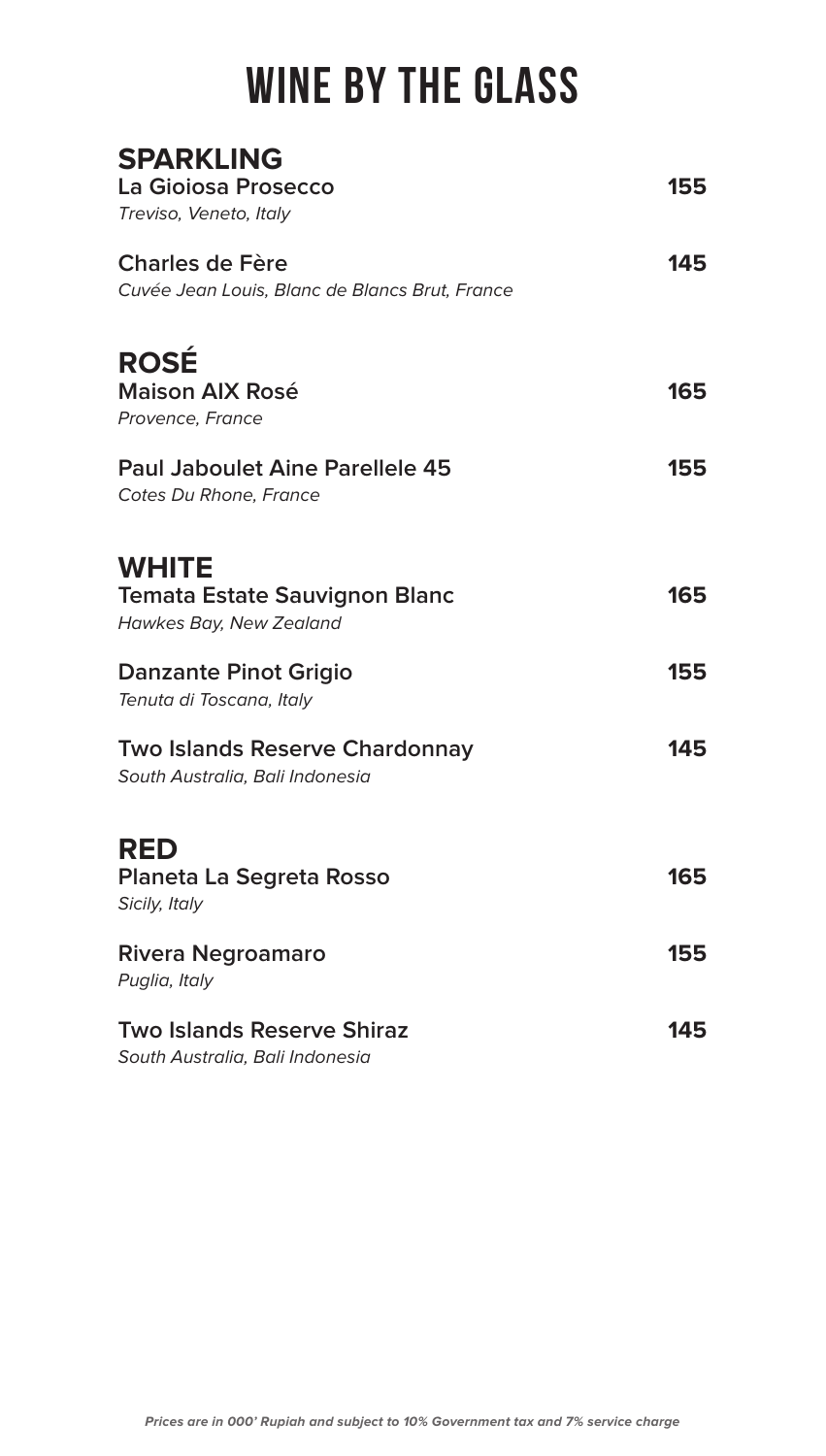# **WHITE WINE BY THE BOTTLE**

### **CHAMPAGNE**

| Dom Perignon Brut                                 | 10,550 |
|---------------------------------------------------|--------|
| France                                            |        |
| Armand de Brignac, Ace of Spades Gold Brut        | 9,950  |
| France                                            |        |
| <b>Louis Roederer Cristal Brut</b>                | 8,750  |
| France                                            |        |
| <b>Krug Grande Cuvee</b>                          | 8,850  |
| France                                            |        |
| Moët & Chandon Imperial Brut                      | 7.250  |
| France, Magnum                                    |        |
| <b>Bruno Paillard Brut Première Cuvée</b>         | 7,250  |
| France, Magnum                                    |        |
| Moët & Chandon Ice Imperial                       | 2,750  |
| France                                            |        |
| Moët & Chandon Imperial Brut                      | 2,450  |
| France                                            |        |
| Nicolas Feuillatte Brut Rosé                      | 2,350  |
| France                                            |        |
| <b>Veuve Clicquot Ponsardin Yellow Label Brut</b> | 2,350  |
| France                                            |        |

### **SPARKLING**

| <b>Chandon Brut</b>                            | 995 |
|------------------------------------------------|-----|
| Victoria, Australia                            |     |
| <b>Charles de Fere</b>                         | 975 |
| Cuvee Jean Louis, Blanc de Blancs Brut, France |     |
| <b>Cava Codorniu Clasico Brut</b>              | 850 |
| Catalonia, Spain                               |     |
| La Gioiosa Prosecco                            | 775 |
| Treviso, Veneto, Italy                         |     |

### **ROSÉ**

| ハマント                                      |       |
|-------------------------------------------|-------|
| <b>Whispering Angel</b>                   | 1,350 |
| Provence, France                          |       |
| <b>Maison AIX</b>                         | 1,350 |
| Provence, France                          |       |
| <b>Paul Jaboulet Aine Parellele 45</b>    | 895   |
| Cotes Du Rhone, France                    |       |
| <b>Barton &amp; Guestier Rosé D'Anjou</b> | 850   |
| Loire, France                             |       |
| <b>Destino Rosé Malbec</b>                | 775   |
| Mendoza, Argentina                        |       |
|                                           |       |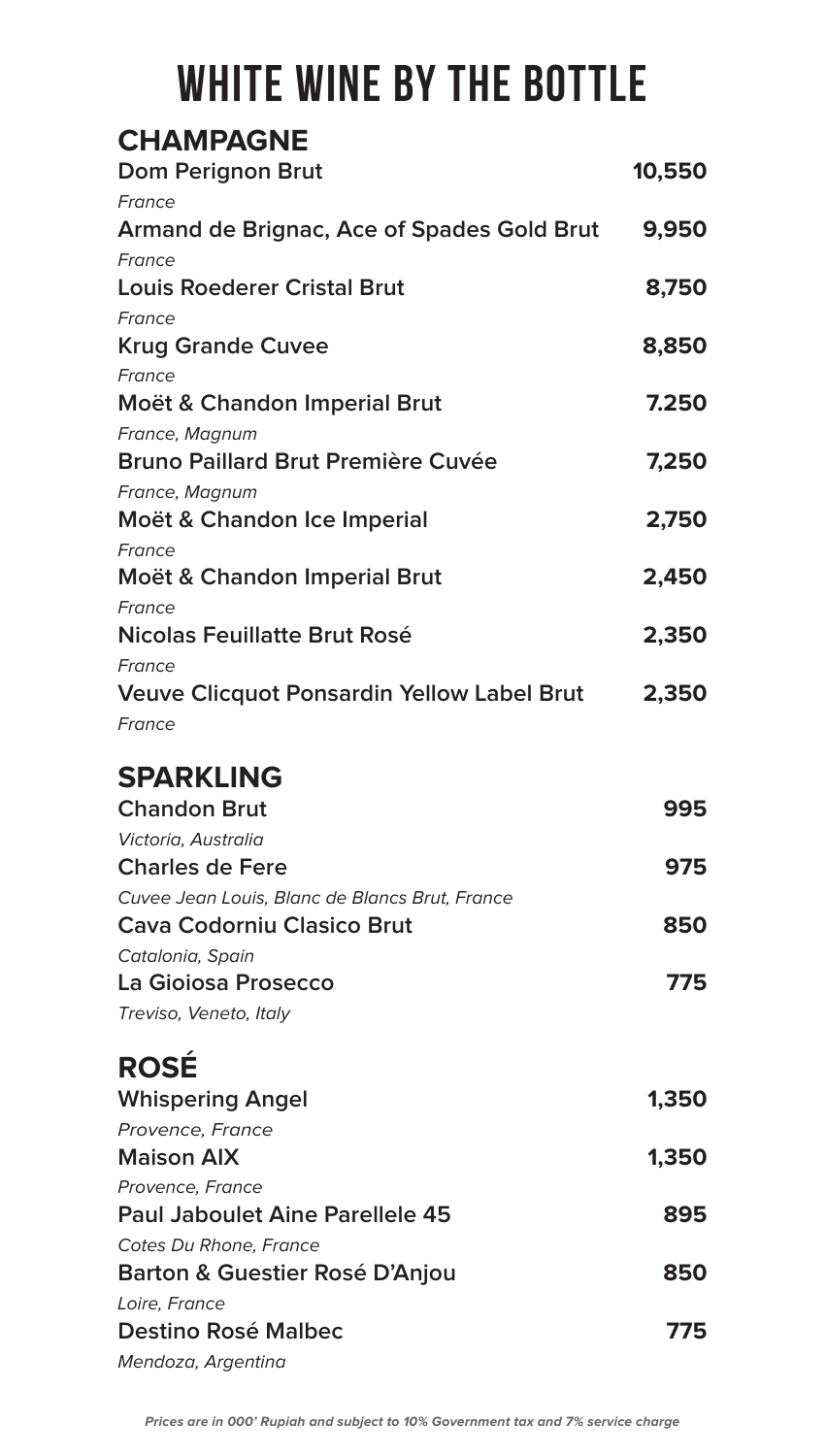| <b>CHARDONNAY</b>                                        |       |
|----------------------------------------------------------|-------|
| Maison Louis Latour, Pouilly Fuisse                      | 1,975 |
| <b>Burgundy, France</b>                                  |       |
| Domain Chanson Bourgogne Chardonnay                      | 1,350 |
| <b>Burgundy, France</b>                                  |       |
| <b>Andrew Peace Tall Poppy Select Chardonnay</b>         | 795   |
| South Eastern Australia                                  |       |
| <b>Dark Horse Chardonnay</b>                             | 685   |
| California, USA                                          |       |
| <b>Two Islands Reserve Chardonnay</b>                    | 675   |
| South Australia, Bali Indonesia                          |       |
| <b>SAUVIGNON BLANC</b>                                   |       |
| <b>Murphy Goode North Coast Sauvignon Blanc</b>          | 1,450 |
| California, USA                                          |       |
| Te Mata Estate Sauvignon Blanc                           | 1,150 |
| Hawkes Bay, New Zealand                                  |       |
| <b>Calvet Limited Release Sauvignon Blanc</b>            | 975   |
| Bordeaux, France                                         |       |
| <b>White Monkey Sauvignon Blanc</b>                      | 925   |
| Marlborough, New Zealand                                 |       |
| <b>Framingham Sauvignon Blanc</b>                        | 870   |
| Marlborough, New Zealand                                 |       |
| <b>Woven Stone Sauvignon Blanc</b>                       | 725   |
| Ohau Gravels, New Zealand                                |       |
| <b>RIESLING</b>                                          |       |
| Selbach Oster Wehlener Sunnenuhr Riesling Spatless 1,950 |       |
| Mosel, Germany                                           |       |
| <b>Leeuwin Estate Art Series, Riesling</b>               | 1,225 |
| Margaret River, Australia                                |       |
| Dr. Zenzen Sonnenhofbeger Spatlese Riesling              | 895   |
| Mosel, Germany                                           |       |
| <b>Selbach Oster Riesling Classic</b>                    | 775   |
| Mosel, Germany                                           |       |
| <b>PINOT GRIGIO</b>                                      |       |
| Livio Feluga Pinot Grigio                                | 1,350 |
| Friuli, Italy                                            |       |
| <b>Tommasi Le Rosse Pinot Grigio</b>                     | 875   |
| Veneto, Italy                                            |       |
| Danzante Pinot Grigio                                    | 850   |
| Tenuta di Toscana, Italy                                 |       |
| <b>Andrew Peace Master Peace Pinot Grigio</b>            | 725   |
| Barossa, South Australia                                 |       |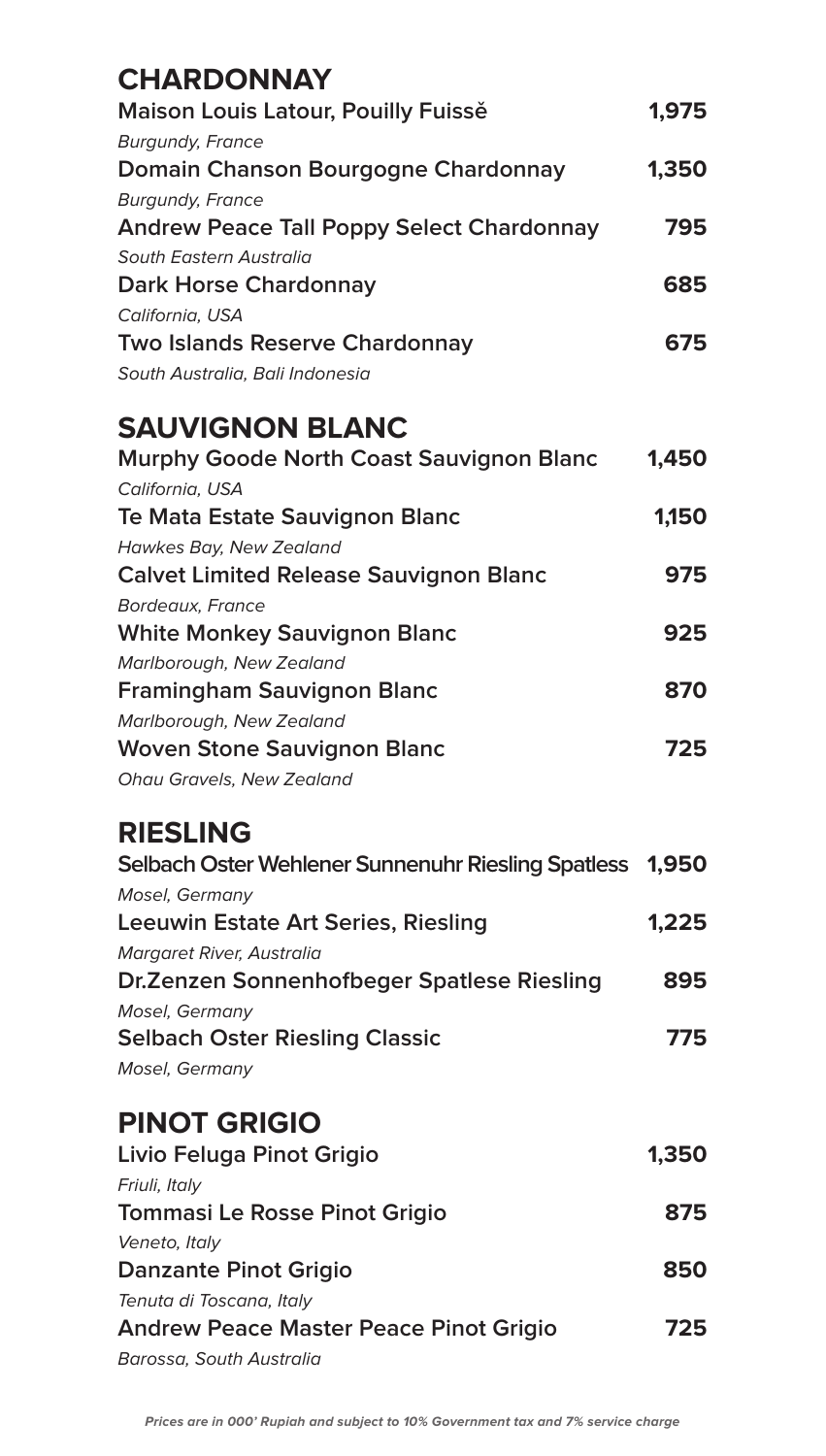### **BLENDS & OTHER WHITE GRAPE VARIETIES**

| <b>Paul Jaboulet Aine Le Chant Des Griolles Blanc</b> | 1,750 |
|-------------------------------------------------------|-------|
| Muscat, Rhone, France                                 |       |
| <b>Montes Late Harvest Gewurztraminer</b>             | 1,225 |
| Casablanca, Chile                                     |       |
| Marchesi de Frescobaldi Pomino Bianco                 | 995   |
| Toscana, Italy                                        |       |
| Planeta La Segreta Bianco                             | 950   |
| Sicily, Italy                                         |       |
| <b>Mouton Cadet</b>                                   | 875   |
| Bordeaux, France                                      |       |
| <b>Babich Pinot Gris</b>                              | 775   |
| Marlborough, New Zealand                              |       |
| <b>Big Cog Muscat Tendre</b>                          | 750   |
| IGP Vallée Du Rhone, France                           |       |

## **RED WINE BY THE BOTTLE**

### **CABERNET SAUVIGNON**

| Beringer Knights Valley Cabernet Sauvignon           | 1,650 |
|------------------------------------------------------|-------|
| California, USA                                      |       |
| <b>Capel Vale Regional Series Cabernet Sauvignon</b> | 1,150 |
| Western Australia                                    |       |
| Durbanville Hills, Cabernet Sauvignon                | 950   |
| Durbanville, South Africa                            |       |
| <b>Tarapaca Cabernet Sauvignon</b>                   | 725   |
| Central Valley, Chile                                |       |
| <b>Two Islands Reserve Cabernet Sauvignon</b>        | 675   |
| Coonawarra, Australia                                |       |
| <b>SHIRAZ</b>                                        |       |
| <b>Montes Aplha Syrah</b>                            | 1.150 |
| Casablanca Colchaaua, Chile                          |       |

| Casablanca Colchagua, Chile               |     |
|-------------------------------------------|-----|
| <b>Te Mata Estate Shiraz</b>              | 995 |
| Hawkes Bay, New Zealand                   |     |
| <b>Calvet Syrah</b>                       | 850 |
| Bordeaux, France                          |     |
| <b>Two Islands Reserve Shiraz</b>         | 675 |
| Barossa Valley, Australia, Bali Indonesia |     |